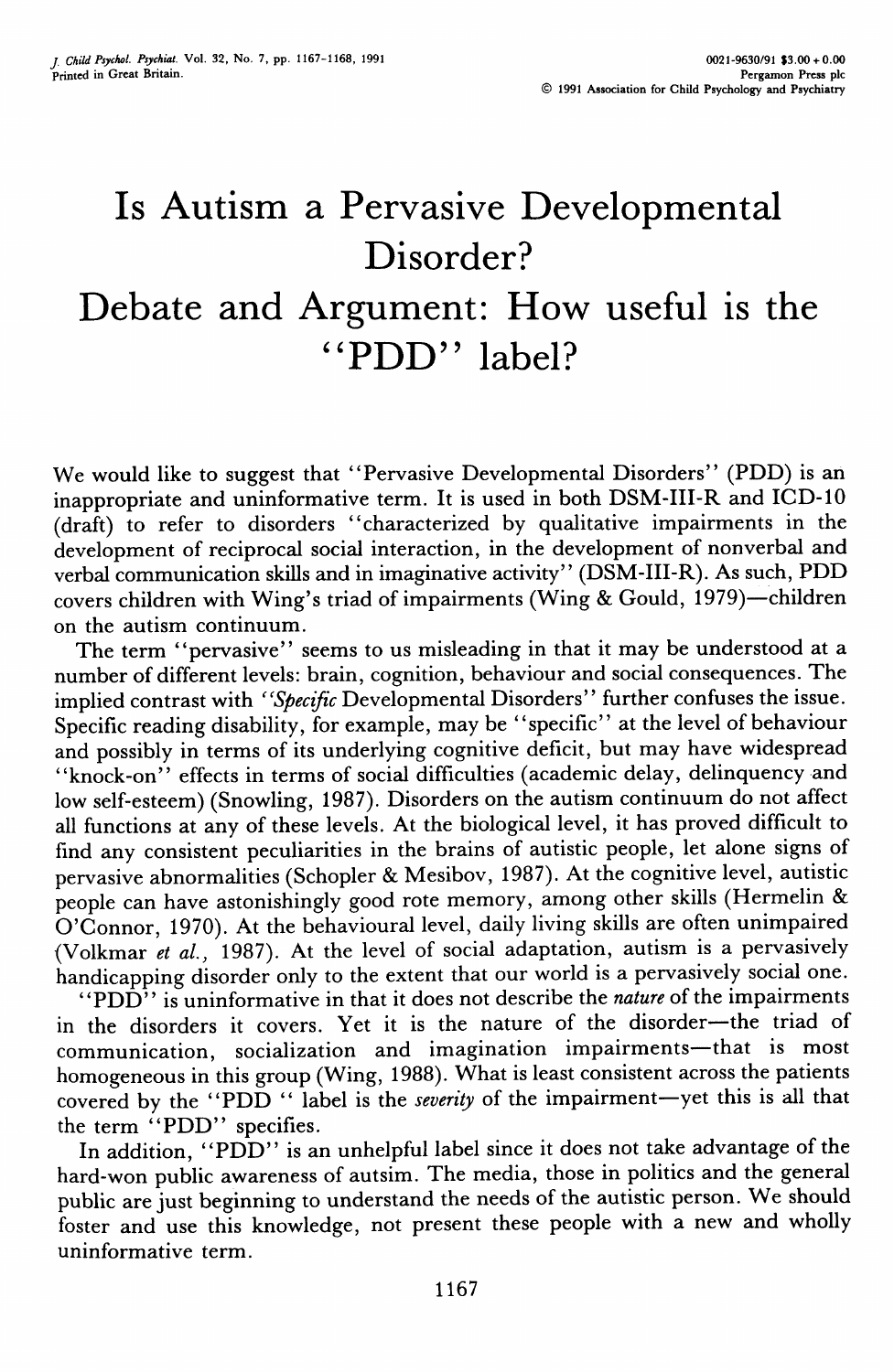We would suggest, therefore, that the group of disorders currently labelled "PDD" be given a more appropriate label, such as "Autism Spectrum Disorders" (ASD).

MRC Cognitive Development Unit Francesca Happé<br>17 Gordon Street Unit Unit Uta Frith 17 Gordon Street London WCIH OAH U.K.

## **References**

Hermelin, B. & O'Connor, N. (1970). *Psychological experiments with autistic children.* Oxford: Pergamon Press.

Schopler, E. & Mesibov, G. B. (1987). *Neurobiological issues in autism.* New York: Plenum Press.

Snowling, M. (1987). *Dyslexia: a cognitive developmental perspective.* Oxford: Blackwell.

Volkmar, F. R., Sparrow, S. S., Goudreau, D., Cicchetti, D. V., Rhea, P. & Cohen, I. D. (1987). Social deficits in autism: an operational approach using the Vineland Adaptive Behavior Scales. *Joumal of the American Academy of Child and Adolescent Psychiatry,* 26, 156-161.

Wing, L. (1988). The continuum of autistic characteristics. In E. Schopler & G. M. Mesibov (Eds), *Diagnosis and assessment in autism.* New York: Plenum Press.

Wing, L. & Gould, J. (1979). Severe impairments in social interaction and associated abnormalities in children; epidemiology and classification. *Journal of Autism and Developmental Disorders*, 9, 11-29.